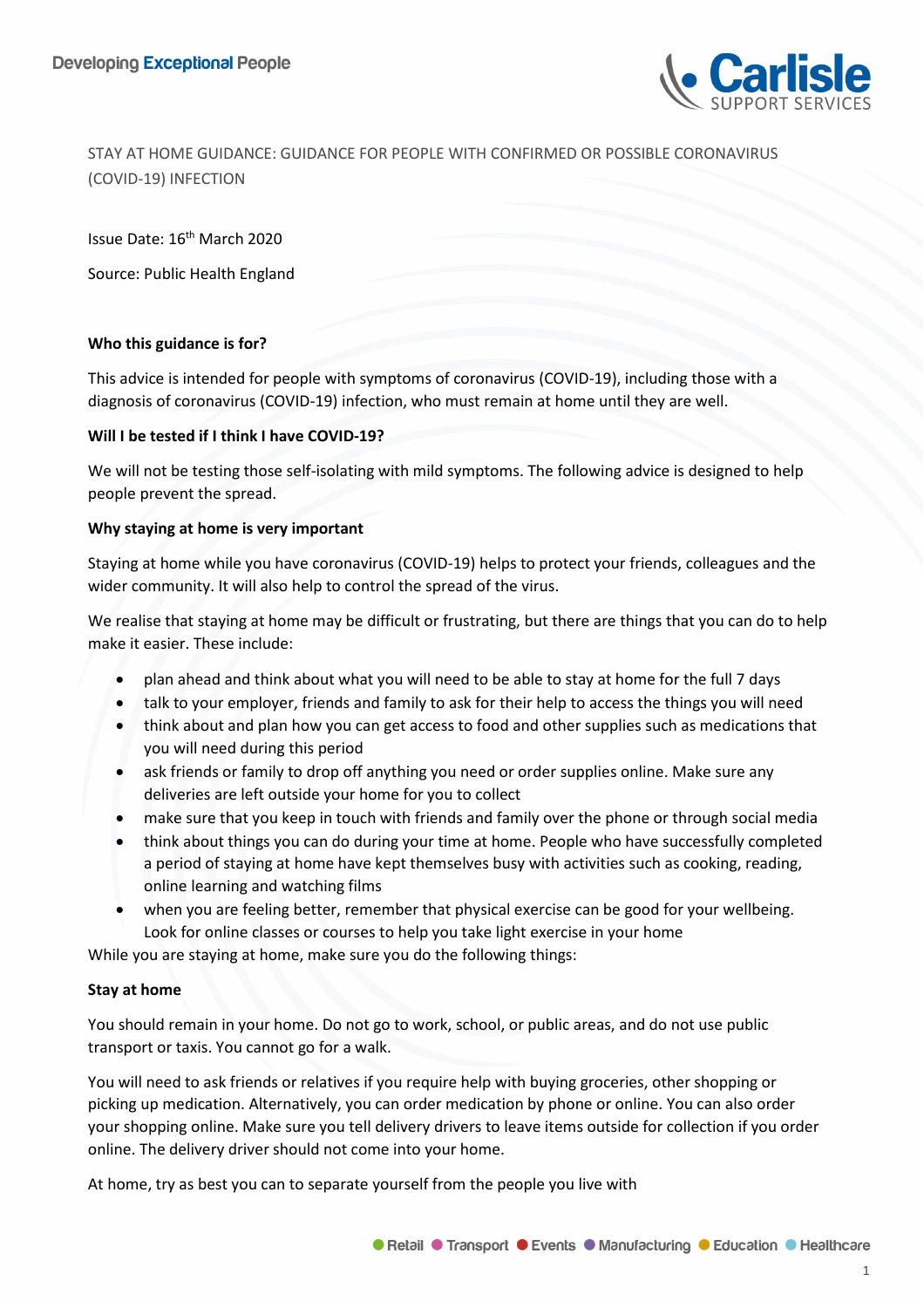

Aim to stay in a well-ventilated room with a window that can be opened. Try to keep the window open as much as possible to enable ventilation and airflow as this will help to keep clean air moving through your room.

Try to separate yourself from other people in your home and keep the door closed. If you cannot stay in a separate room aim to keep 2 metres (3 steps) away from the other people in your house. This can be particularly difficult for those with small children, people with other caring responsibilities or those living in studio apartments or flats, for example.

Further advice can be found below. Try to keep yourself separated from other people as much as possible, and make sure everyone regularly follows the steps in this guidance (cleaning your hands, not touching your face and cleaning surfaces for example).

Use your own toothbrushes, eating and drinking utensils (including cups and glasses in the bathroom and bedroom), dishes, towels, washcloths or bed linen. Do not share food and drinks.

If you have a garden, it is fine to use it as long as you keep 2 metres away from other members of your household. If possible they should use the outside area separately, if possible.

## **Use of shared spaces if you live with others**

Minimise the time you spend in shared spaces such as bathrooms, kitchens and sitting rooms as much as possible and keep shared spaces well ventilated.

Aim to keep 2 metres (3 steps) away from people you live with and sleep in a different bed where possible. If you can, use a separate bathroom from the rest of the household. Make sure you use separate towels from other people in your house, both for drying yourself after bathing or showering and for handhygiene purposes. Ask your family or the people you live with to remember to use their own towels.

If you do share toilet and bathroom, it is important that you clean them after you have used them every time (for example, wiping surfaces you have come into contact with). Another tip is to consider drawing up a rota for bathing, with you using the facilities last, before thoroughly cleaning the bath, sink and toilet yourself.

If you share a kitchen with others, avoid using it while others are present. Take your meals back to your room to eat. If you have one, use a dishwasher to clean and dry your used crockery and cutlery. If this is not possible, wash them using your usual washing up liquid and warm water and dry them thoroughly, remembering to use a separate tea towel.

We understand that it will be difficult for some people to separate themselves from others at home. You should do your very best to follow this guidance and everyone in your household should regularly wash their hands, avoid touching their face and clean frequently touched surfaces.

## **If you live alone with children**

Keep following this advice to the best of your ability, however we are aware that not all these measures will be possible.

What we have seen so far is that children with COVID-19 appear to be less severely affected. It is nevertheless important to do your best to follow this guidance.

If a child develops symptoms, they need to stay at home for 7 days from the onset of their symptoms.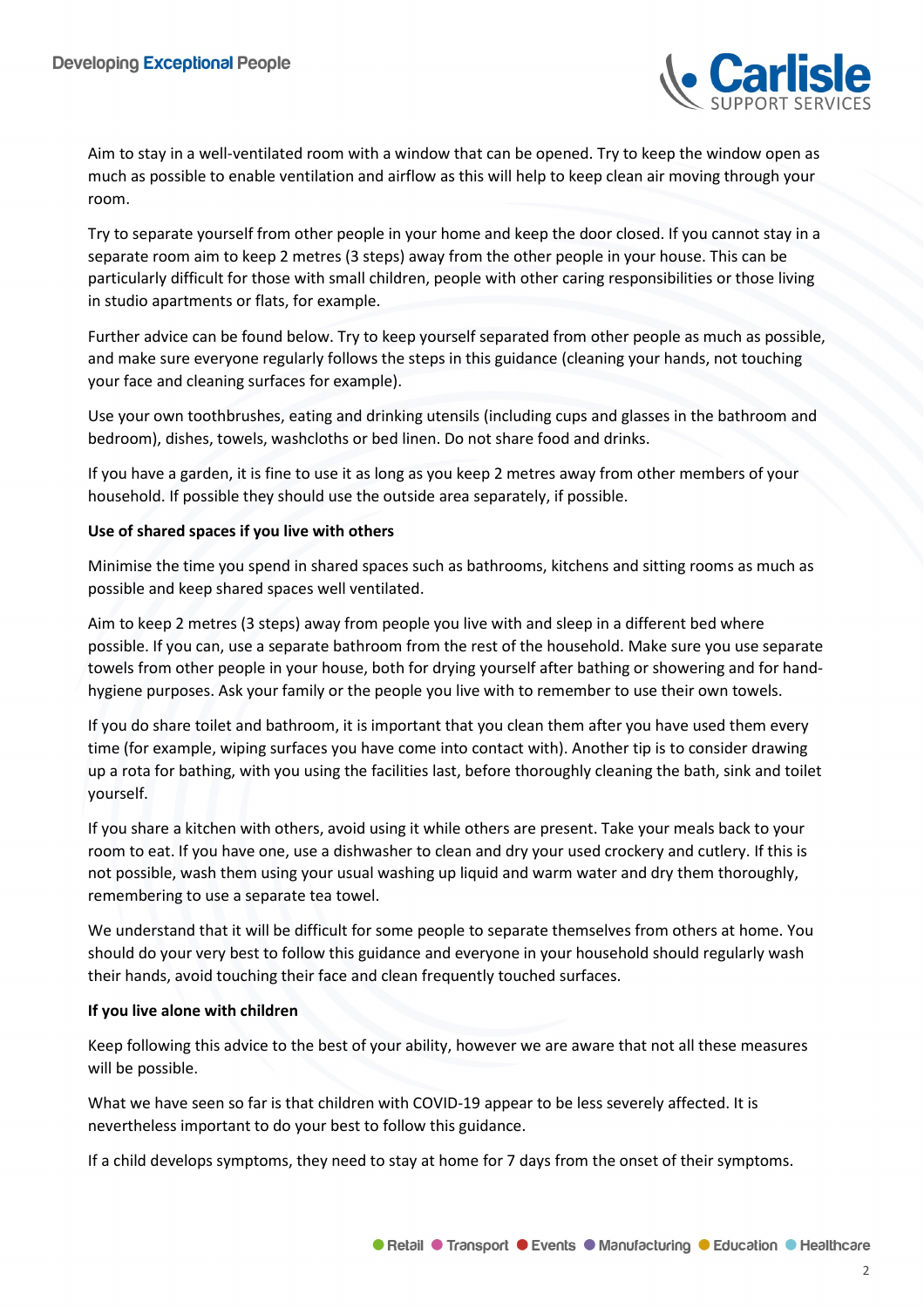

# **If you live with an older, vulnerable or pregnant person**

If you provide care to an elderly, vulnerable or pregnant person, follow this advice to the best of your ability.

# **If you are breastfeeding while infected**

There is currently no clinical evidence to suggest that the virus can be transmitted through breast milk. Infection can be spread to the baby in the same way as to anyone in close contact with you. The benefits of breastfeeding outweigh any potential risks of transmission of the virus through breast milk or by being in close contact with your child, however, this will be an individual decision and can be discussed with your midwife, health visitor or GP by telephone.

If you wish to breastfeed, take precautions to limit the potential spread of COVID-19 to the baby by:

- washing your hands before touching the baby, breast pump or bottles
- avoiding coughing or sneezing on the baby while feeding at the breast
- cleaning any breast pump as recommended by the manufacturer after each use
- considering asking someone who is well to feed your expressed breast milk to the baby
- If you are feeding with formula or expressed milk, sterilise the equipment carefully before each use. You should not share bottles or a breast pump with someone else.

You can find more information at the Royal College of Obstetricians and Gynaecologists website.

#### **Cleaning and disposal of waste**

Use your usual household products, such as detergents and bleach, as these will be very effective at getting rid of the virus on surfaces. Clean frequently touched surfaces.

Personal waste (such as used tissues) and disposable cleaning cloths can be stored securely within disposable rubbish bags. These bags should be placed into a second bag, tied securely and kept separate from other waste in the room in which you are self-isolating. Keep aside for at least 72 hours before putting into your usual external household waste bin.

Other household waste can be disposed of as normal.

## **Laundry**

Do not shake dirty laundry; this minimises the possibility of dispersing virus through the air.

Wash items as appropriate in accordance with the manufacturer's instructions. Dirty laundry that has been in contact with an ill person can be washed with other people's items.

If you do not have a washing machine, wait a further 72 hours after your 7-day isolation period has ended before taking your laundry to a laundrette.

## **What you can do to help yourself get better**

Drink water to keep yourself hydrated; you should drink enough during the day so your urine (pee) is a pale clear colour. You can use over-the-counter medications, such as paracetamol, to help with some of your symptoms. Use these according to the instructions on the packet or label and do not exceed the recommended dose.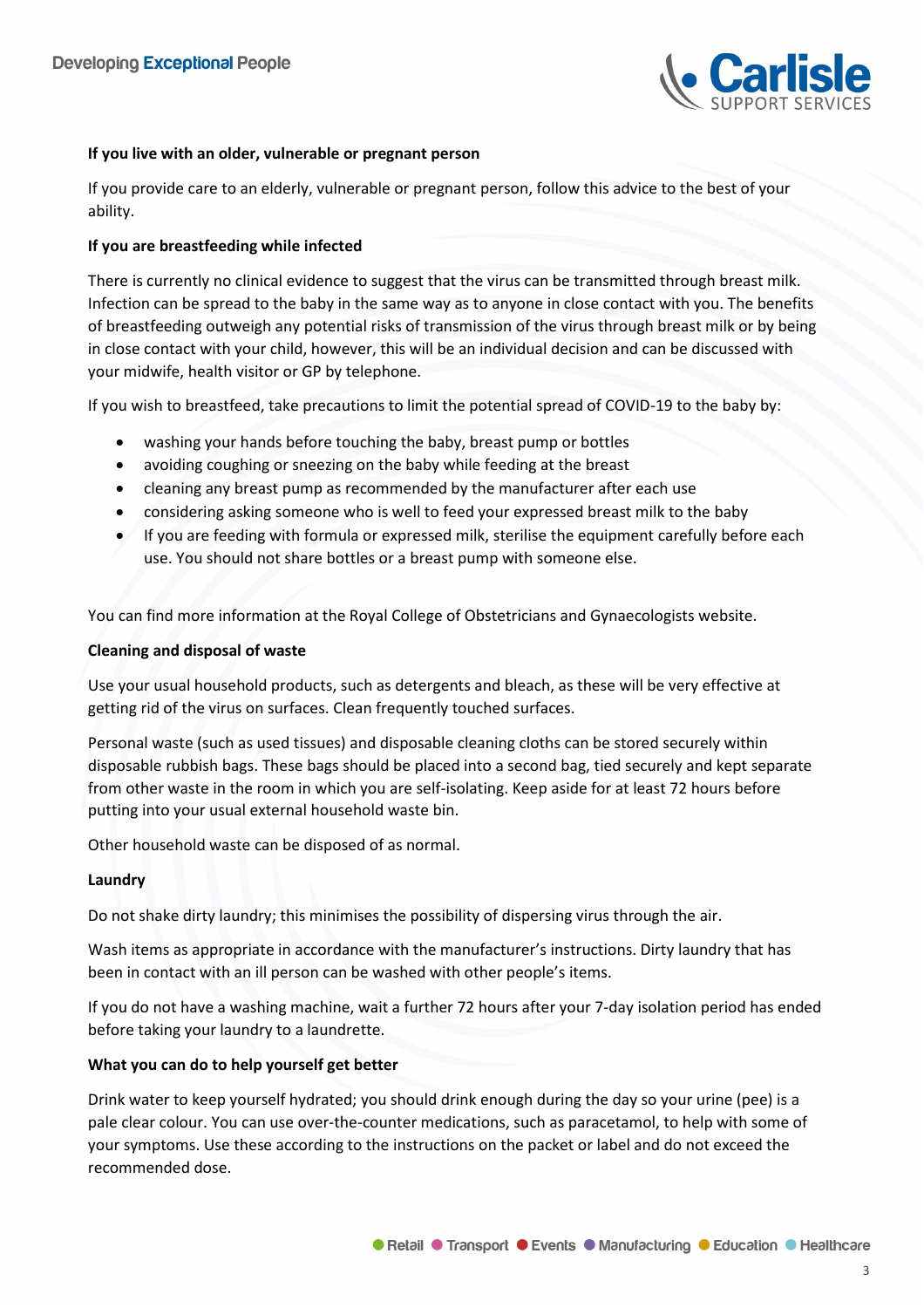

# **If you need to seek medical advice**

Seek prompt medical attention if your illness is worsening. If it's not an emergency, contact NHS 111 online.

If you have no internet access, you should call NHS 111.

If it is an emergency and you need to call an ambulance, dial 999 and inform the call handler or operator that you have coronavirus (COVID-19).

All routine medical and dental appointments should usually be cancelled while you are sick and staying at home. If you are concerned or have been asked to attend in person within the period you are home isolating, discuss this with your medical contact first (for example, your GP, local hospital or outpatient service), using the number they have provided. If your concerns are related to COVID-19 contact NHS 111 online.

If you have no internet access, call NHS 111.

## **Wash your hands often**

Cleaning your hands frequently throughout the day by washing with soap and water for 20 seconds or using hand sanitiser will help protect you and the people you live with. This step is one of the most effective ways of reducing the risk of infection to you and to other people.

## **Cover your coughs and sneezes**

Cover your mouth and nose with disposable tissues when you cough or sneeze.

If you have a carer, they should use disposable tissues to wipe away any mucus or phlegm after you have sneezed or coughed. The cleaner should then clean their hands. Put tissues into a disposable rubbish bag and immediately wash your hands with soap and water or use a hand sanitiser.

## **Facemasks**

Facemasks are not recommended as an effective means of preventing the spread of infection. They play an important role in clinical settings, such as hospitals, but there's very little evidence of benefit from their use outside of these settings. However, if you receive external care you may be asked to wear a mask to minimise the risk to your carer.

## **Do not have visitors in your home**

Do not invite or allow social visitors, such as friends and family, to enter your home. If you want to speak to someone who is not a member of your household, use the phone or social media.

## **If you have pets in the household**

At present, there is no evidence that companion animals or pets such as dogs and cats, can be infected with coronavirus (COVID-19).

## **Looking after your wellbeing while staying at home**

We know that staying at home for a prolonged period of time can be difficult, frustrating and lonely for some people and that you may feel low. It's important to remember to take care of your mind as well as